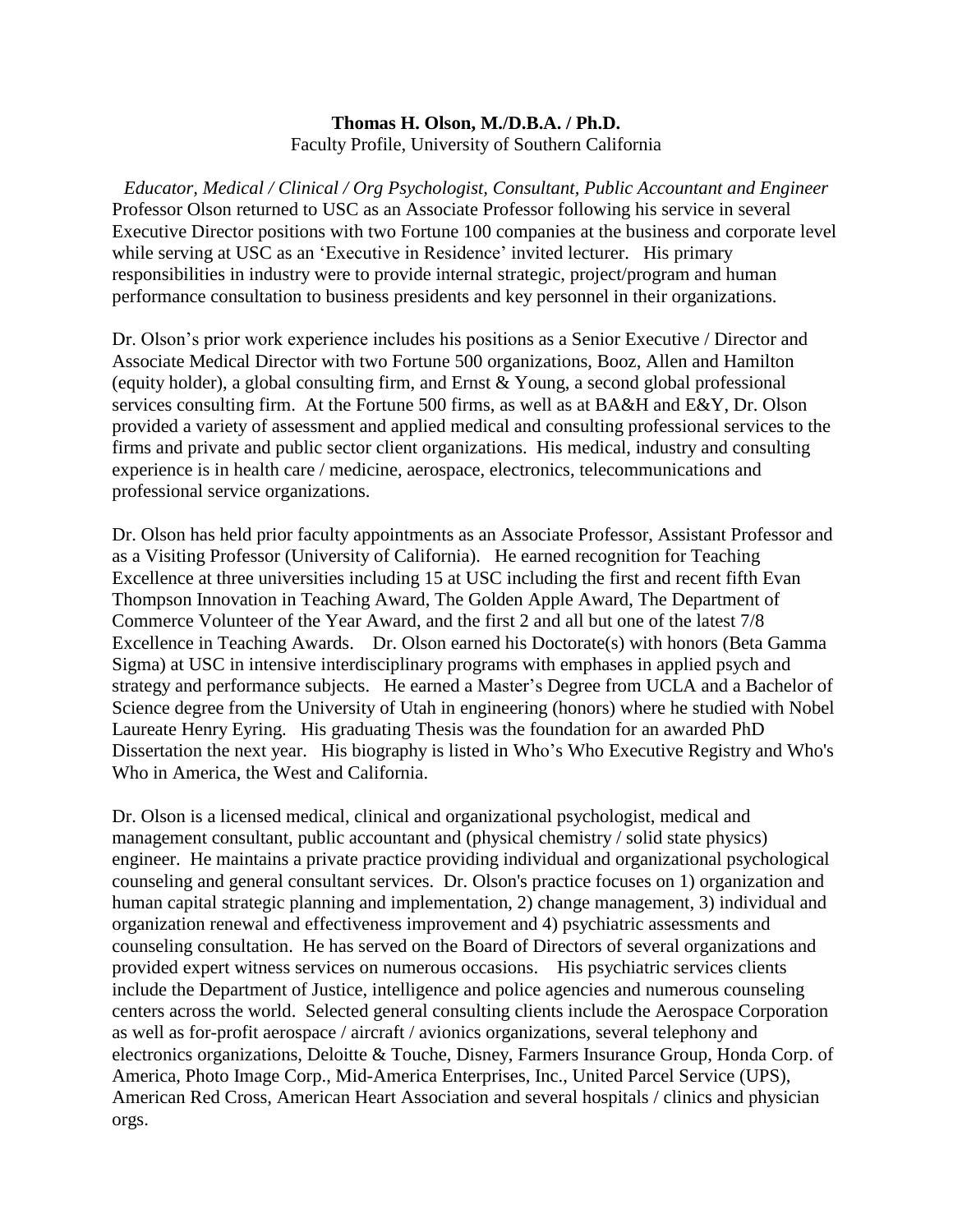He has numerous presentations and publications with the Academy of Management (where he was a consulting Group / Division co-founder), American Psychological Association, Institute of Behavioral And Applied Management, Organizational Development Network, Personnel Testing Council and the Society for Industrial / Organizational Psychology. Dr. Olson is most recently an active Presenter of Professional Development Workshops and Officer for the Consulting Division of the Academy of Management. Dr. Olson's most recent books include The Contemporary Consultant Casebook (2005), Manual for Practitioners (2005), Management Consulting Today and Tomorrow Casebook (2009/10) and Practitioners Notes (2009/10).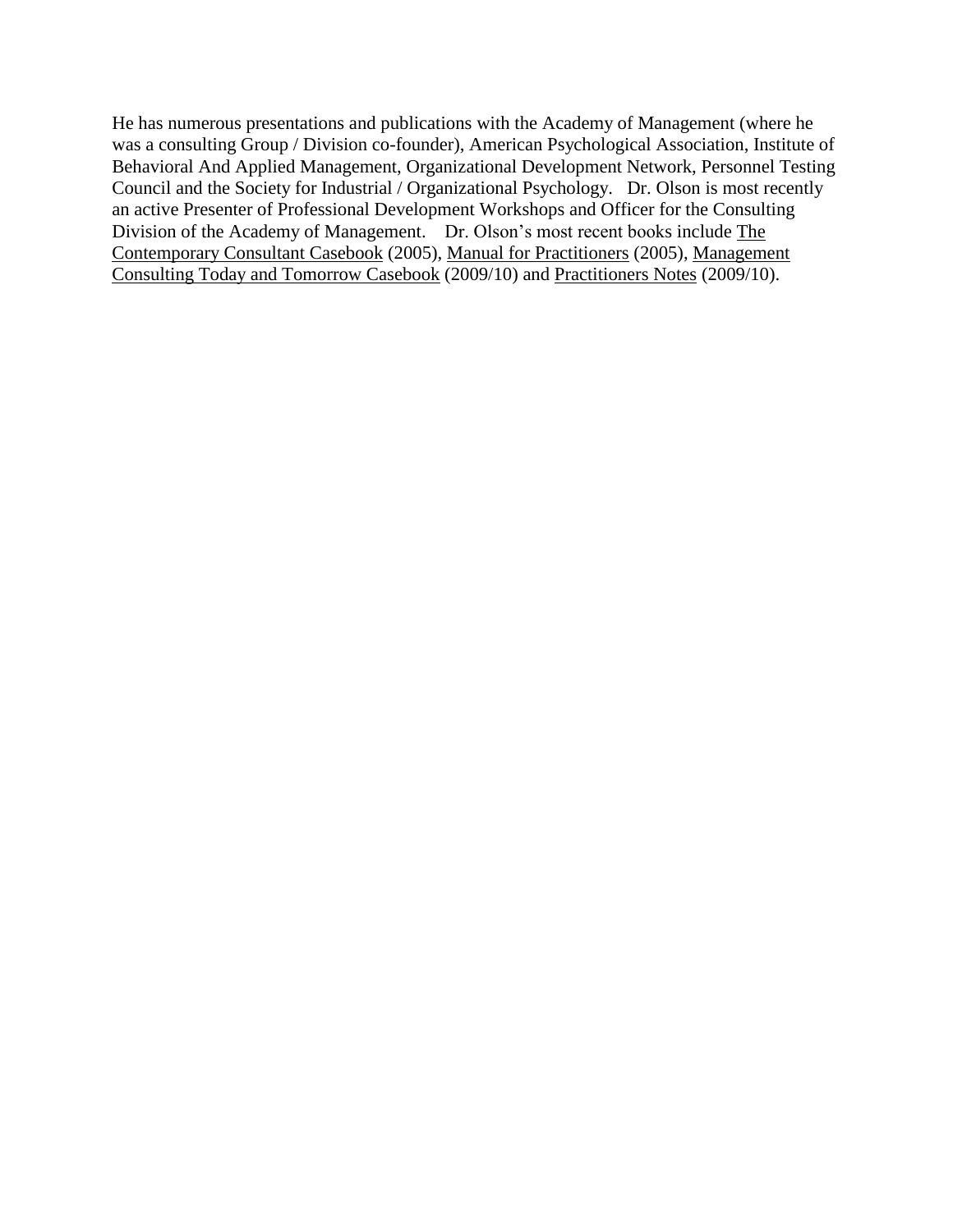#### **Dr. THOMAS H. OLSON**

| University Address and Telephone: |
|-----------------------------------|
| University of Southern California |
| Los Angeles, CA 90089-0808        |
| $(213)$ 740-0758 (voice mail)     |
|                                   |

#### **EXPERTISE**

*Professor, Licensed Medical / Clinical / Organization Psychologist, Medical & Management Consultant, Public Accountant and Engineer.* Dr. Olson's practice focuses on 1) human capital and organization strategic planning and implementation, 2) change management, 3) individual and organization renewal and effectiveness improvement and 4) psychiatric assessments and counseling consultation.

#### **EDUCATION**

POSTDOCTORAL EDUCATION: University of Southern California. Co-developed and implemented programs to offer psych assessment and development, counseling and planning to individual and organization clients. Supervised psych intern.

D.B.A. / Ph.D.: University of Southern California.

Developed and completed intensive interdisciplinary programs with emphases in organizational strategy and performance and applied psychiatry subjects. Honors society (Beta Gamma Sigma). *Dissertation:* "A Proposed Model of Individual Renewal and Its Relationship to Need for Achievement, Self-Concept Discrepancy, Growth Need Strength and Career Development."

M.B.A.: Integrated Program, University of California, Los Angeles.

Selected to attend cross-functional management program limited to 40 students on admission. *Graduate Thesis:* Assessment-based study with recommendations that were developed into an organization wide program. This work led to a specialized USC Doctoral and Post-Doctoral level studies curricula in applied medical and non-medical assessments.

#### B.S.: University of Utah.

Specialized program in applied chemical engineering. Completed 5-year program in 4 years. Honors at entrance and academic scholarship awarded to attend doctoral program at MIT in engineering. Studied with recognized Nobel Laureate Henry Eyring.

*Undergraduate Thesis:"* Ionic Thermo-Conductivity of CaF2 doped with YF3". Developed by Doctoral (Ph.D.) Candidate into Dissertation the next year

Pre-admitted with full scholarship to Engineering Ph.D. programs at Massachusetts Institute of Technology (MIT) and California Institute of Technology (Cal. Tech.)

FOREIGN EXCHANGE EDUCATION: University of Grenoble, France. (French is second language.)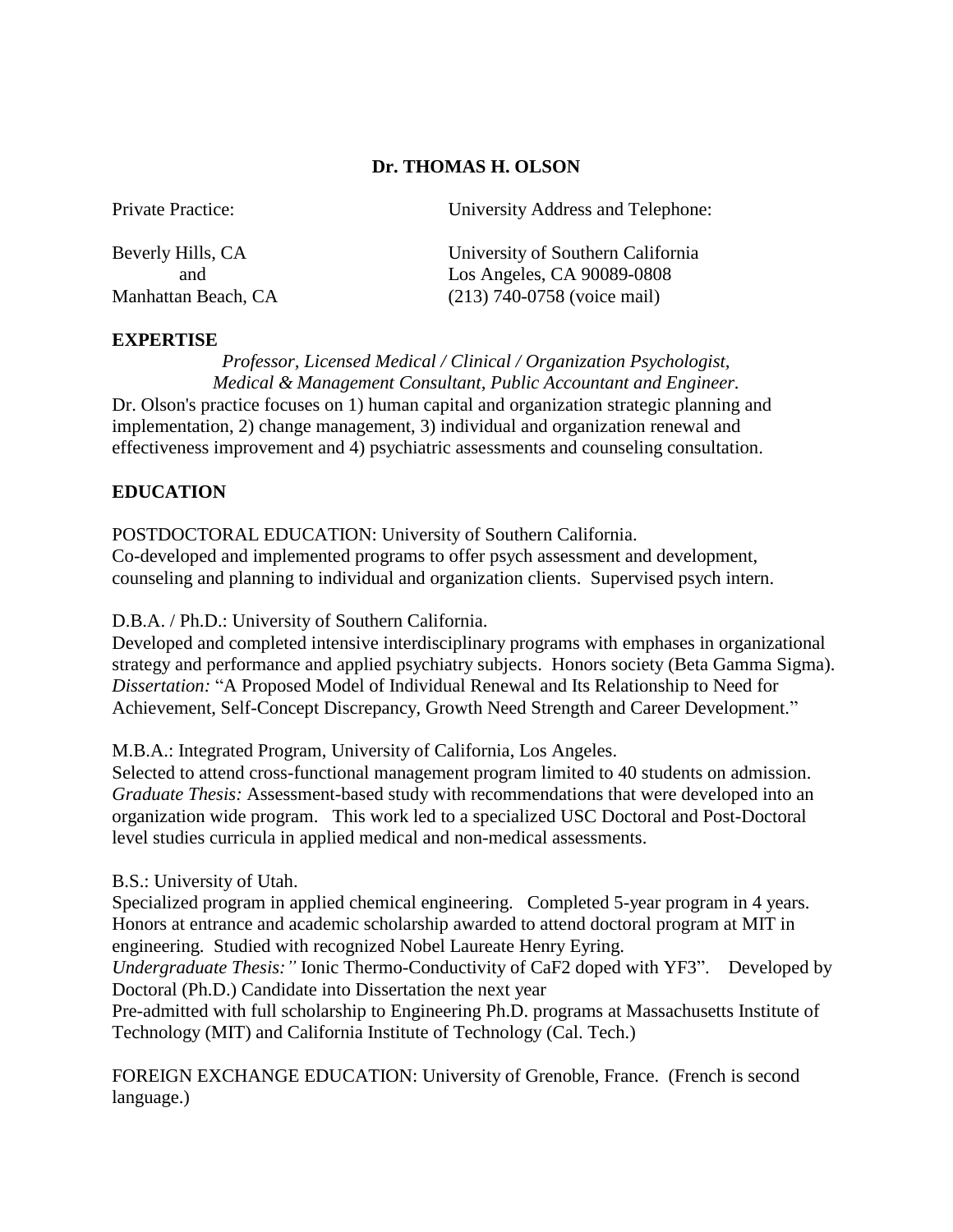# **LICENSURE, CERTIFICATION AND REGISTRIES**

LICENSURE: *Licensed Medical, Clinical & Organization Psychologist*, State of California.

REGISTRIES: International Registry of Organization Development Professionals.

# **ACADEMIC AND PROFESSIONAL APPOINTMENTS**

Presently:

University of Southern California (F/T since 1987 – '88-'95 as USC affiliate with other Universities): *Professor (Clinical)*, Organization and Psych consulting subjects and Executive Education, *Associate Professor*, Systems Management.

Additional Faculty Appointments: CSPP: *Visiting Associate Professor,* Industrial / Organizational Program.

University of Denver: *Visiting Associate Professor*, College of Systems Science.

San Diego State University: *Assistant Professor*, Department of Management, School of Business.

University of California (Los Angeles, Davis and Riverside): *Visiting Professor*, Graduate School, Graduate School of Administration.

## **PROFESSIONAL AFFILIATIONS** (with year of initial membership)

Academy of Management, active (Co-founder, Division) American Psychological Association, active American Society for Training and Development Consulting Psychology Division, APA, Division of Evaluation, Measurement and Statistics, APA, presently Human Resources Planning Society (Charter Member) International Personnel Management Association Organizational Development Network Personnel and Industrial Relations Association Personnel Testing Council of Southern California, active Society for Human Resource Management (formerly, American Society for Personnel Administration), 1978 Society for Industrial/Organization Psychology, active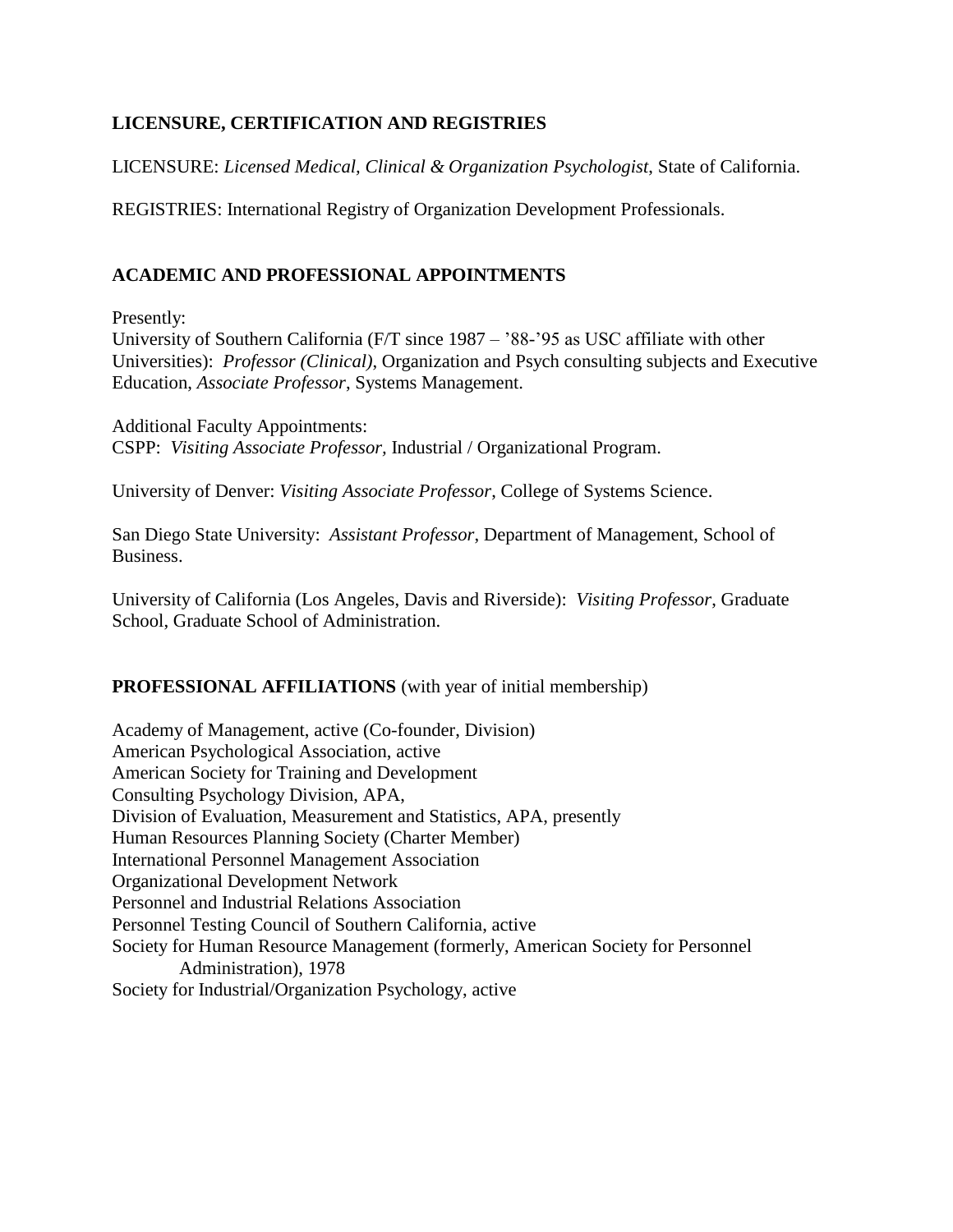# **INDUSTRIAL/ORGANIZATIONAL EXECUTIVE EXPERIENCE**

*Corporate Director, Organization and Human Capital Strategy, Development & Change* (Executive Corporate Office-West Coast),

*Corporate Associate Medical Director* (Executive Corporate Office-West Coast), *Corporate Director, Organization, Development & Change* (Business Operations) and *Internal Consultant to CEO and COO*.

- Developed and managed comprehensive Individual & Organization Strategic Performance function integrating assessments, Human Capital and succession planning, testing and selection, organization consultation, training and development.
- Supported Operations-level VPs on major planning and organizational development and change strategies;
- Prepared organization design and development proposals;
- Conducted organization design and development initiatives.
- Led all executive, management and professional development including: change management, personnel assessment, personal and career development.
- Corporate responsibility for all Human Capital external consultant work.
- Corporate interface for all program design.
- Initiated and managed all internship programs with universities and other organizations.
- Prepared and implemented Management Succession & Development Plans for Operations level Presidents and
- Prepared and implemented the Human Resources five-year plans to modernize and objectively individualize personnel evaluations.
- Initiated use of computerized database for Human Resources planning and development requirements.
- Established guidelines for, and provided leadership to, personnel organizations to develop annual plans.
- Developed consistent performance appraisal documents, guidelines and training with all Aerospace businesses.
- Developed selection systems consistent with Uniform Guidelines on Employee Selection Procedures.
- Provided counsel to Corporate legal and EEO functions regarding validity and reliability to selection methods.

Impact on Organization:

- Coordinated Division organization development and management training activity to minimize cost.
- Increased (2x) the number and stability of qualified backups to Operations level President and ` VPs.
- Increased selection success (1.5x) and credibility for key positions.
- Lowered turnover (by 1/2) among executive population.
- Introduced management and professional selection processes consistent with the Uniform Guidelines on Employee Selection Procedures.
- Introduced internships into businesses resulting in savings in excess of \$1,000,000.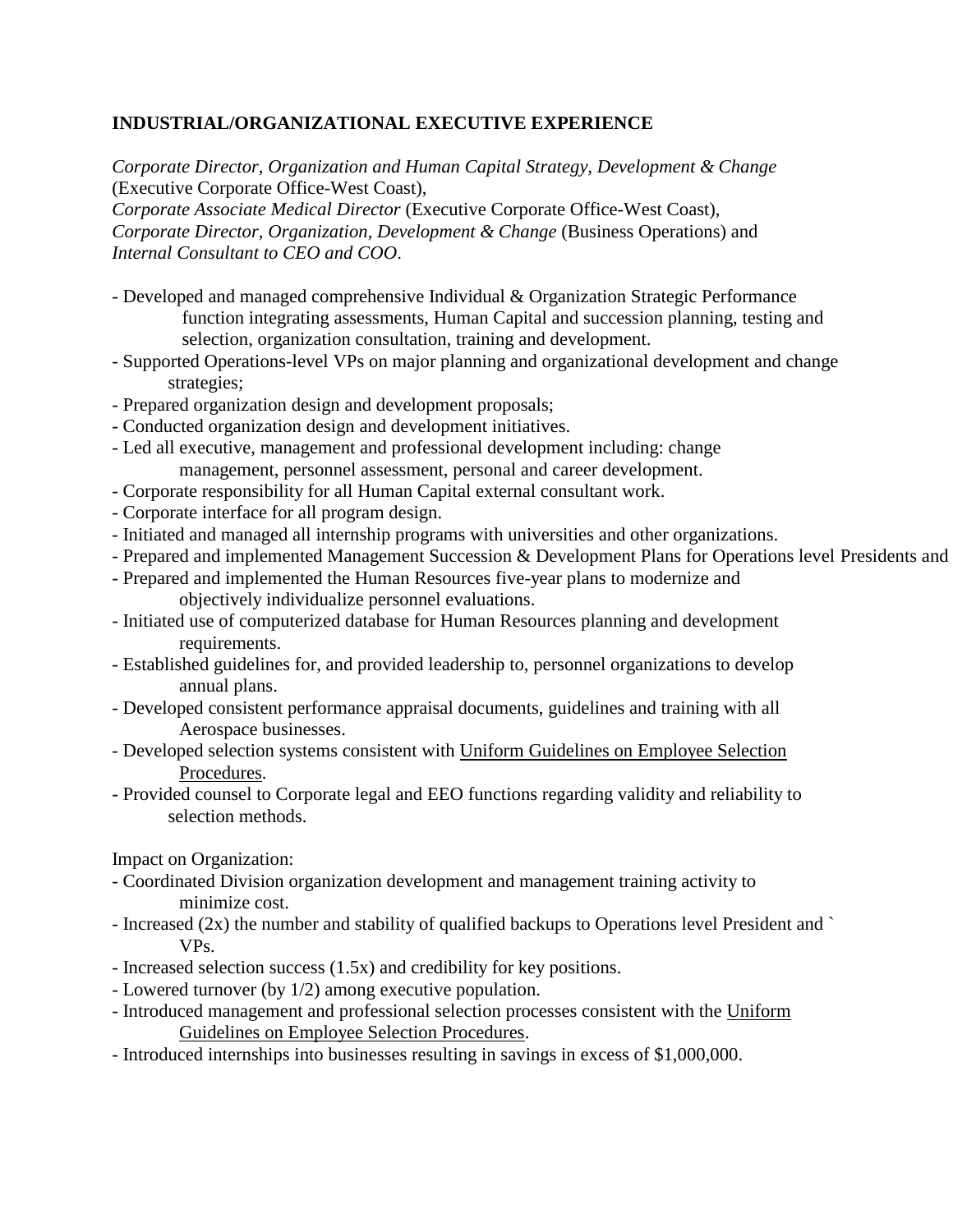*Corporate and Company Executive, Organizational Strategy, Development & Change* (Corporate Western Region & California Co.), and *Internal Consultant to CEO and COO*.

- Initiated designed and implemented all Human Capital and Organization Development and Change initiatives.
- Provided facilitation and guidance consulting to senior executive and management staff and line groups.
- Developed Corporate Human Capital Management System integrating major planning and development functions.

*Company Executive, Management Staffing and Development* (California Co.)

- Managed all staffing and training/development functions for management population of over 5,000 persons.
- Designed and developed a CEO-approved program to identify, evaluate and develop high potential management and executive personnel.
- Designed and developed a Human Resource Planning System and coordinated same with existing forecasting, resource allocation and budgetary functions.
- *Company Executive, Corporate Planning* (California Co.)
- Designed, developed, and implemented strategies appropriate for organization planning function.
- Provided planning expertise and executive staff counsel to CEO and executive planning committees.

*Consultant, Program Manager and Manager of Administration* (LATSC)

- Conducted the analysis and evaluation of major public sector projects with senior government officials.
- Identified measures of performance and effectiveness and prepared performance recommendations for new large municipal personnel system.
- Compiled data, directed research and wrote analysis for National Science Foundation funded project.
- Performed problem analysis, managed proposal inputs, and designed program plan elements for proposals.
- Managed all Human Resources and Administration activities for Los Angeles office.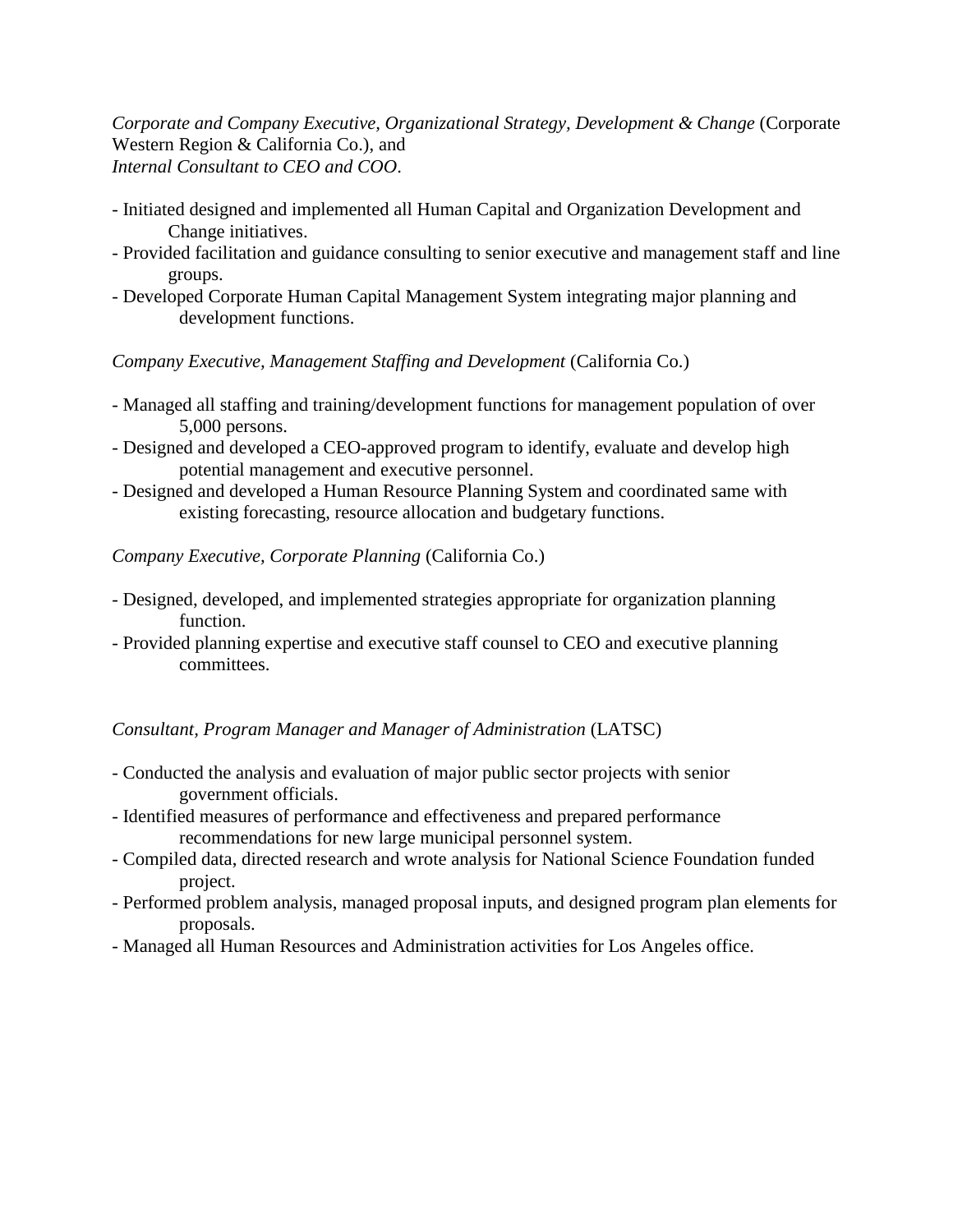#### **CONSULTING AFFILIATIONS** (current and past)

Hilton Parks Group (Principal), Consultant to USC (various School's Deans and Advisory Committees)

Change Associates International (Principal) Decision Dynamics Corporation (Principal) Personnel and Organization Development Consultants Medical Psychology Associates (Principal) Booz, Allen & Hamilton (Equity Holder) AY & Co. (now CGE&Y)

## **PROFESSIONAL (\* for review of extensive Academic Professional Service, please reference individual University APRs)**

Senior Member, Government and Civic Engagement Faculty Advisory Committee, USC, 2011- Director, Consulting Concentration (Clinical), USC Chair and Member, Curricula (Graduate and Undergraduate Faculty Committee), USC, Chair and Member, Teaching and Learning Innovation Committee, USC, 2005-present. Member / Contributor, PhD Committee, USC, Reviewer Contributor, Western Academy of Management and iWAM (International Western Academy of Management), 2000-present. Reviewer Contributor, Academy of Management, several Divisions, 1990-present. Reviewer / Contributor, American Psychological Association, 1990-present

Textbook reviewer, Harper & Row.

# **PUBLIC SERVICE (\* for review of extensive Public Service, please reference individual University APRs)**

Consultant, Federal, State, County and City Agencies and Departments, Unified School Districts, Transportation Authorities, and Universities.

Consulting Psychologist, Airport Marina Counseling Service.

Member, Industrial Education Advisory Board, CSULB.

Member, California Institute of Technology, Industrial Relations Exec. Development Group.

Commissioner, Board of Zoning Adjustment, City of Manhattan Beach, CA.

## **BIOGRAPHICAL LISTINGS**

Cambridge University, Who's Who Among Executives and Professionals. The Round Table Group, Inc.

Who's Who Executive Registry, Who's Who in America, Who's Who in the West and Who's Who in California.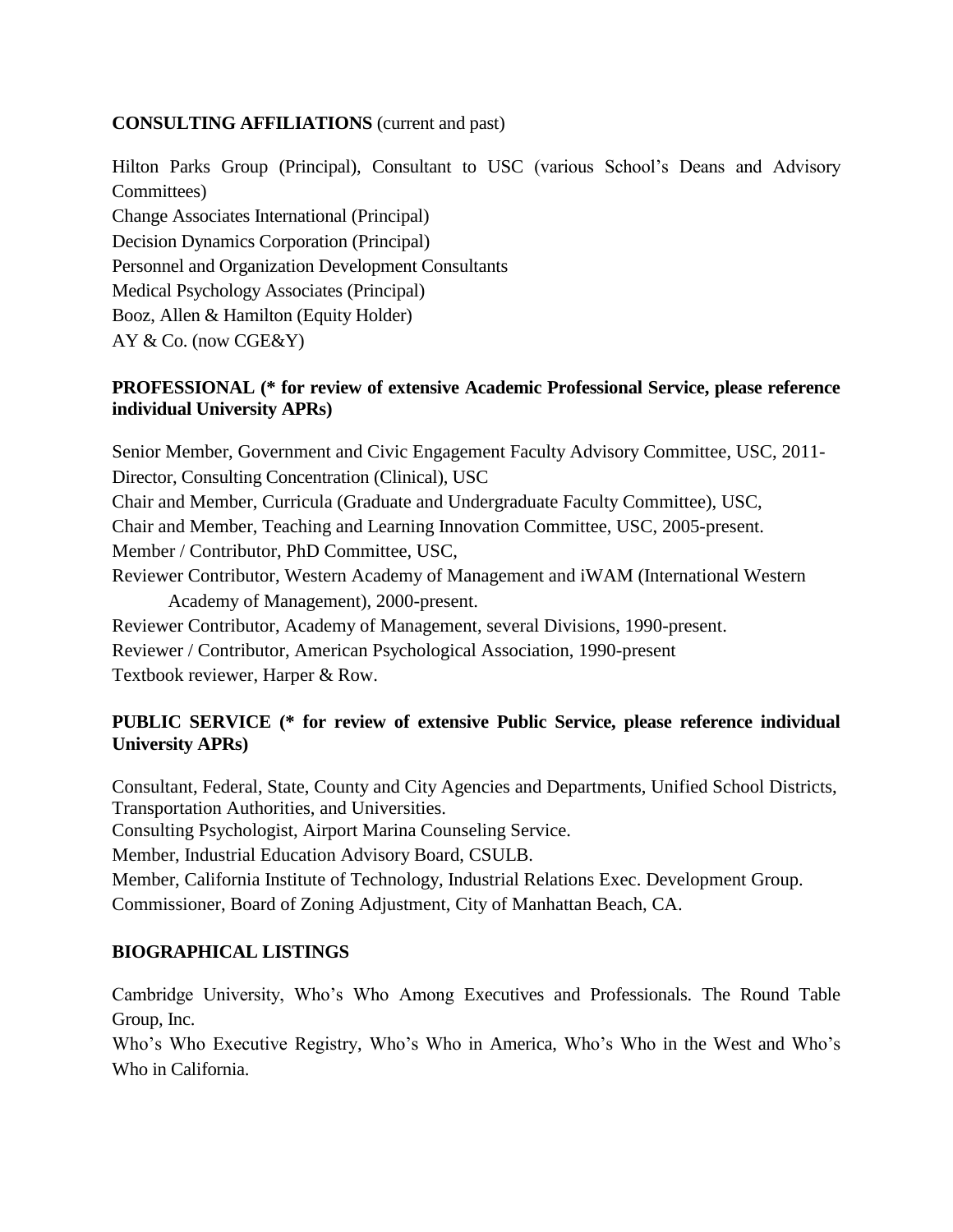**AWARDS AND HONORS:** 100+ invited lectures before professional organizations.

**Outstanding Teaching Excellence Award**, Department, USC, 2010- 2011.

**Outstanding Teaching Excellence Award**, Department, USC, 2008- 2009.

**Golden Apple,** School, May 2008.

**Outstanding Teaching Excellence Award**, Department, USC, 2007- 2008.

Annual Evan C. Thompson Faculty Teaching and Learning Innovation Award, USC, May 2008. (2<sup>nd</sup> award since inception in 2005.)

**Outstanding Teaching Excellence Award**, Department, USC, 2006- 2007.

**Outstanding Teaching Excellence Award**, Department, USC, 2005- 2006.

First Annual **Evan C. Thompson Faculty Teaching and Learning Innovation Award**, USC, May 2005.

**Outstanding Teaching Excellence Award**, Department, USC, 2004**-**May 2005.

**Outstanding Teachers of the Year Award**, Student Association, February 2005.

Nominee, University Wide **Teaching Innovation and Excellence Award**, USC, 2004.

Awarded **Teaching Innovation and Excellence Award**, Marshall School, USC, 2003-2004.

Nominee, **Teaching Innovation and Excellence Award**, Marshall School, USC, 2002-2003.

**Outstanding Teaching Excellence Award**, Department, USC, 1999-2000.

Nominated to **Full Vested Membership** in the Los Angeles World Affairs Council, 1999.

**Invited Certified Membership** in the American Association for the Advancement of Science, 1999.

**Outstanding Teaching Excellence Award**, Department, USC, 1998-99.

**Recognized Teaching Excellence Award**, CSPP, 1991-92.

**Excellence in Teaching Recognition**, USC / University of Denver, 1990.

Honorary **Chair**, The President's Advisory Board, California State University, Long Beach.

**Co-investigator**, National Science Foundation Grant.

**Outstanding Paper**, National Academy of Management.

**Invited participant**, Int'l Symposium on Career Planning, Sloan School of Management, MIT.

**Graduate Teaching Award**, USC; Beta Gamma Sigma (Honorary Society, USC, numerous).

**Honors at entrance** (UU). International Study Exchange, University of Grenoble, France.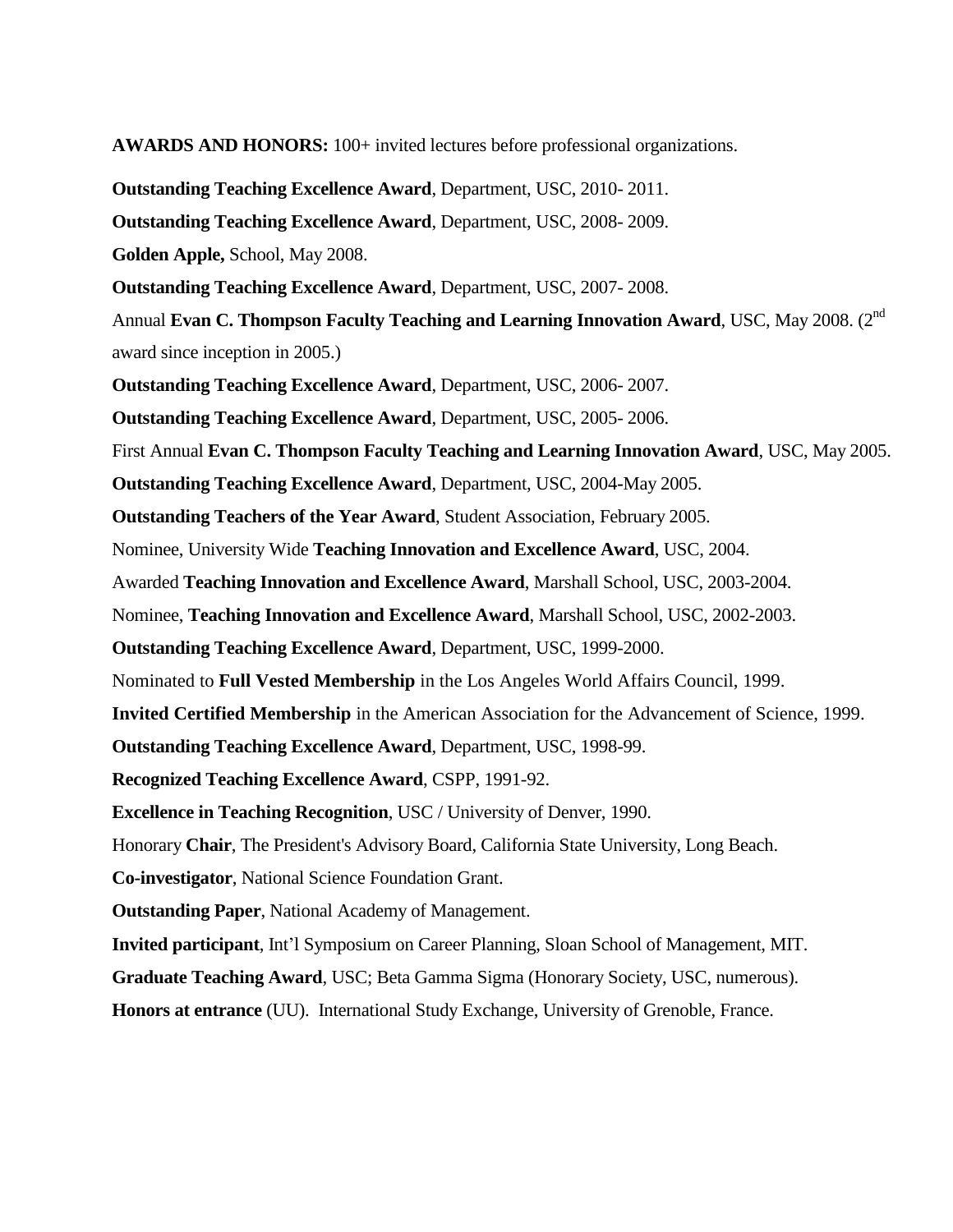**PROFESSIONAL RESEARCH** (Published and unpublished books, book chapters, articles and papers)

"Design and Teaching of a Management Consulting Course—Discipline Courses Are Not Sufficient," National Academy of Management, San Antonio, August 2011.

"Advancing Contemporary Concepts to Enhance Performance: Integrating Coaching with Organizational-level Diagnoses and Interventions - Revised," National American Psychological Association, Washington DC, August 2011.

"Advancing Contemporary Concepts to Enhance Performance: Integrating Coaching with Organizational-level Diagnoses and Interventions," for Division 14, Industrial & Organizational Psychology - Skill Building Session sym11409, National American Psychological Association, Washington DC, August 2011, submitted paper late 2010.

"Organizational and Employee-level Diagnosis: New Paradigms Based in the DSM and Positive Psychology," for Division 14, Industrial & Organizational Psychology - Conversation Hour Session sym11492, National American Psychological Association, Washington DC, August 2011, submitted paper late 2010.

"Continuous Improvement of Consulting Psychology: Using DSM to Address Changing Needs and to Enhance Organizational Diagnoses," for Division 13, Consulting - Paper Session **i**nd112139, National American Psychological Association, Washington DC, August 2011, submitted paper late 2010.

"Organizational Diagnosis Models and Tools: What can be Used and Developed from Taxonomies in Medicine and Psychology?," for Division 14, Industrial & Organizational Psychology - Paper Session ind112166, National American Psychological Association, Washington DC, August 2011, submitted paper late 2010.

"Applying Transformed Assessments to Diagnose and Improve Performance," National American Psychological Association, San Diego, August 2010.

"Consulting - Teaching Professional Practice Is Not Enough," National Academy of Management, Montreal, August 2010.

"Daring to Care: Using Traditional Concepts to Diagnose and Improve Performance," National Academy of Management, Montreal, August 2010.

Management Consulting Today and Tomorrow Casebook, (with Larry Greiner and Flemming Poulfelt), 2009/10.

Management Consulting Today and Tomorrow Casebook Practitioners Notes, (with Larry Greiner and Flemming Poulfelt), 2009/10.

.

"Education for Management Consulting," National Academy of Management, Chicago, August 2009.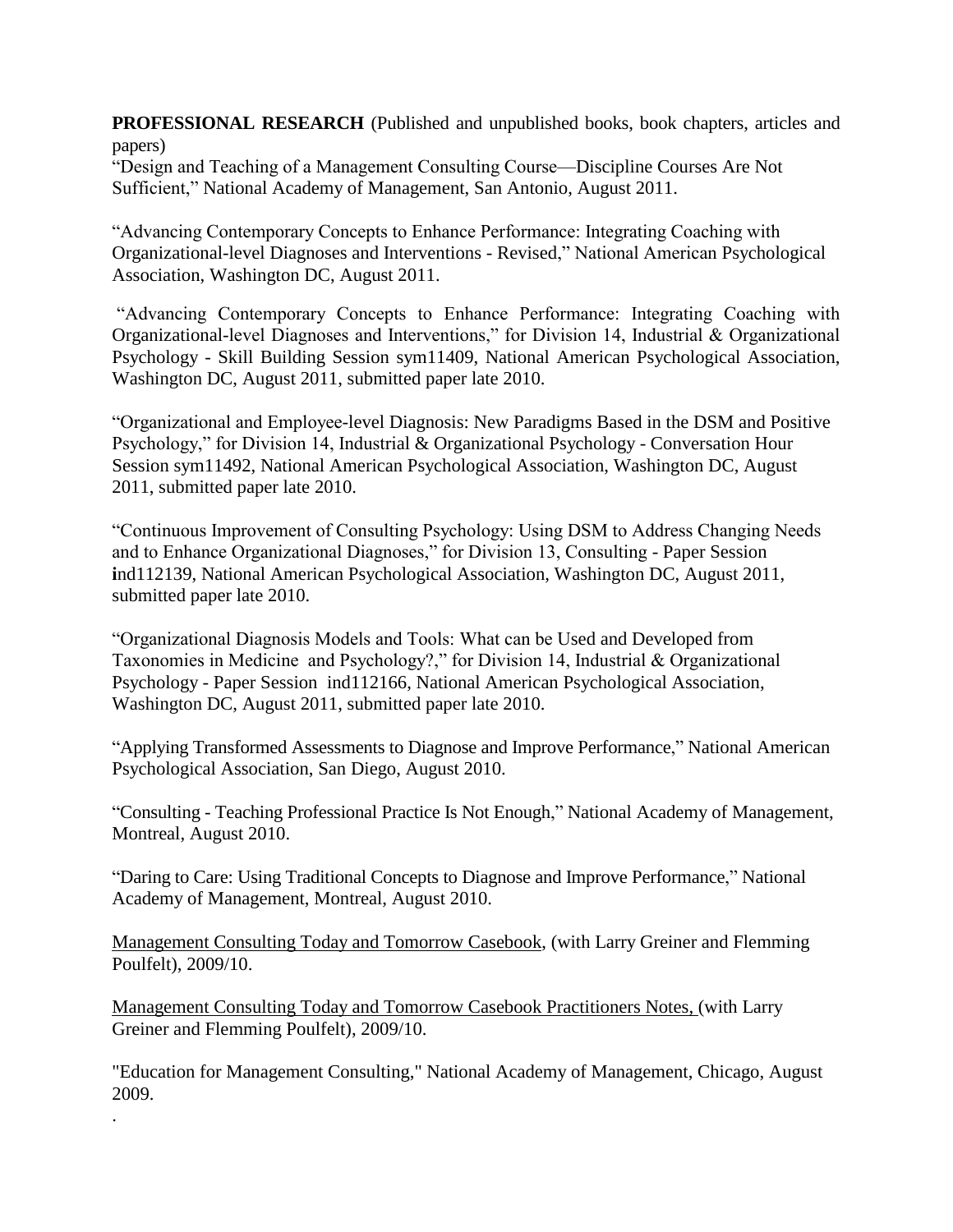"Emerging Consulting and Action Research Models: Paradigms, Skills and Applications," National Academy of Management, Anaheim, August 2008.

"The Design and Teaching of a Management Consulting Course – Discipline Courses Are Not Sufficient," National Academy of Management, Anaheim, August 2008.

"Organizational Diagnosis with Psychology's Diagnostic and Statistical manual of Mental Disorders: an updated old tool for a new field", Human Resource Management, May, 2008.

"Who We Are and Why It Matters: Effective Consulting Roles Do Vary," California Psychological Association, Anaheim, April, 2008.

"Using DSM for Organizational Diagnosis: Renewed Application Rationale," National Academy of Management, Philadelphia, August 2007.

"Consulting to Improve Organizational and Leadership Health," National Academy of Management, Atlanta, August 2006.

"Improving Leader and Organization Health: Older Established Diagnostics / Better Results," prepared for submission to HBR, late 2005 and early 2006.

"Diagnosing the Organization with Psychology's DSM (Diagnostic and Statistical Manual of Mental Disorders): An Old Tool for a New Field," submitted to American Psychologist, September 2005 with subsequent edits through 2006.

"Moving Management Consulting International," Selected Presenter and Discussant, Professional Development Workshops, National Academy of Management, August 2005.

"Global Management Consulting – New Lessons Learned", International Conference on Business, June, 2005.

Selected Presenter and Discussant, International Western Academy of Management, Shanghai, China, May 2005.

The Contemporary Consultant Casebook (with Larry Greiner and Flemming Poulfelt), Southwestern Thomson, 2005.

The Contemporary Consultant: a Teaching Manual (with Larry Greiner and Flemming Poulfelt), Southwestern Thomson, 2005.

The Contemporary Consultant – Insights from Experts, contributor to the textbook edited by Larry Greiner and Flemming Poulfelt, Southwestern Thomson, 2005.

"International Dimensions of Consultancy," AFCEA, November, 2004.

"Strategically Managing Human Resources via Effective Decision-Making Style Compatibility," 112th Annual Convention, American Psychology Association, July/August, 2004.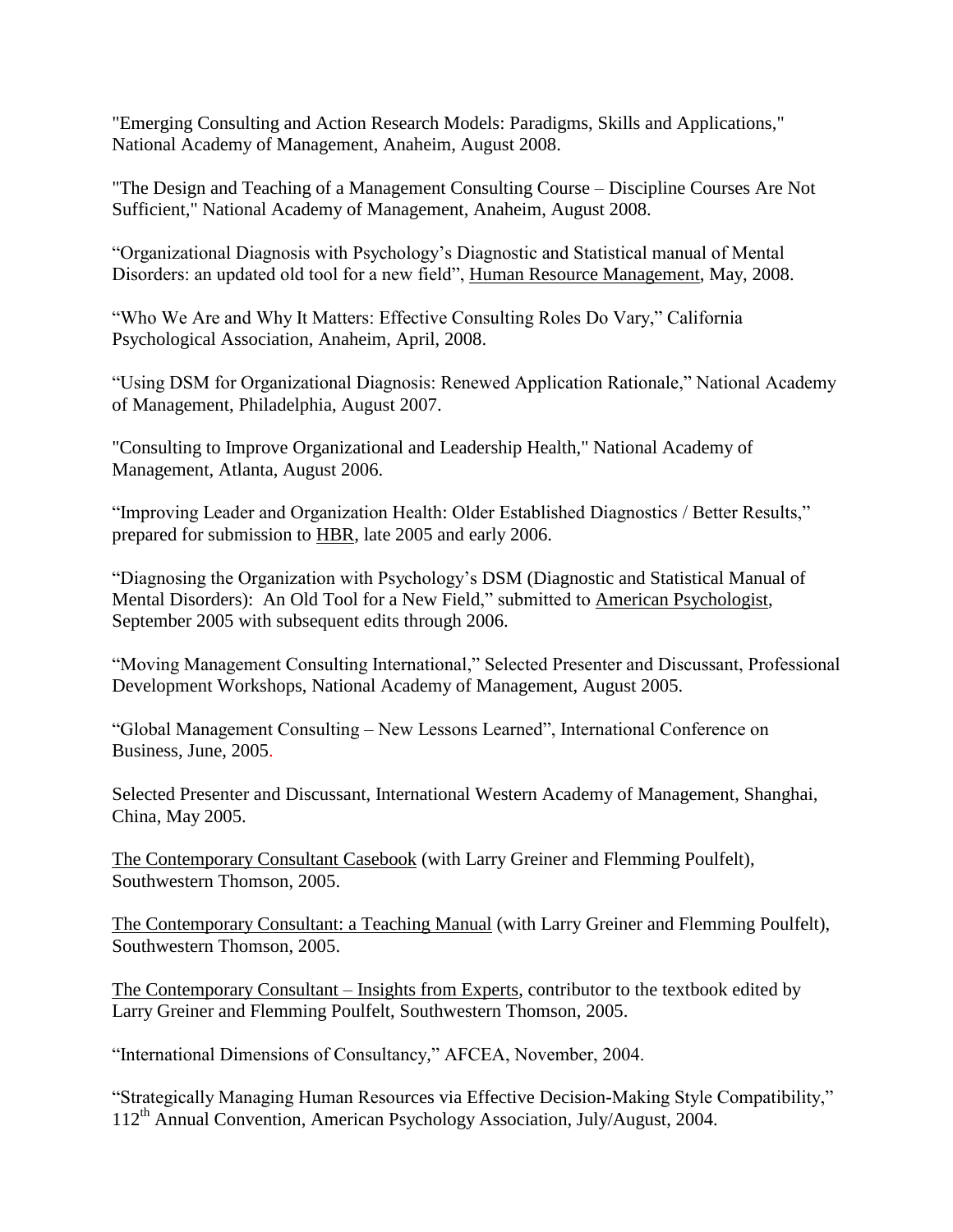"Teaching International Management Consulting", International Conference on Business, June, 2004.

Presenter and Discussant, International Academy of Management, Shanghai, China, May 2004.

"Developing the Case Analysis – Insights for the Practitioner," The New England Journal of Marketing.

"Behaving Best Professional Practices: Key Ideas and More" The Institute of Behavioral and Applied Management, Tampa, October 2003.

"Consulting Issues and Ethics – Dealing with Practice Dilemmas," LAC Psychological Association, Los Angeles, October, 2003.

"Global Growth in Consulting Services – New Demands," International Academy of Business and Economics (and the Journal of Academy of Business and Economics), Las Vegas, October, 2003.

"Developing Case Analyses – Enhancing a Provider's Capabilities" American Psychological Association, Toronto, August 2003.

"Providing Professional Services – What We Need to Learn," National Academy of Management, Seattle, August 2003.

"Developing Client Capabilities – Training for Consultants," Western Academy of Management, Palm Springs, April 2003.

"Education and Training for Consultants – New Insights," International Conference on Industry, Engineering and Management Systems (IEMS 2003), March 2003.

"Behaving Best Professional Practices: Key Ideas" The Institute of Behavioral and Applied Management, October 2002.

"How Do Personal Styles Affect Consulting Outcomes?" American Psychological Association, Toronto, August 2002.

"Keys to Professional Services Marketing," National Academy of Management, Toronto, August 2002.

"Management Consulting Course Design," National Academy of Management, Toronto, August 2002.

"Teaching Innovations in Management Consulting," Professional Development Workshop, National Academy of Management, Toronto, August 2002.

"Selling and Marketing Professional Services," Professional Development Workshop, National Academy of Management, August 2002.

"Designing Management Consulting Courses", International Conference on Business, June 2002.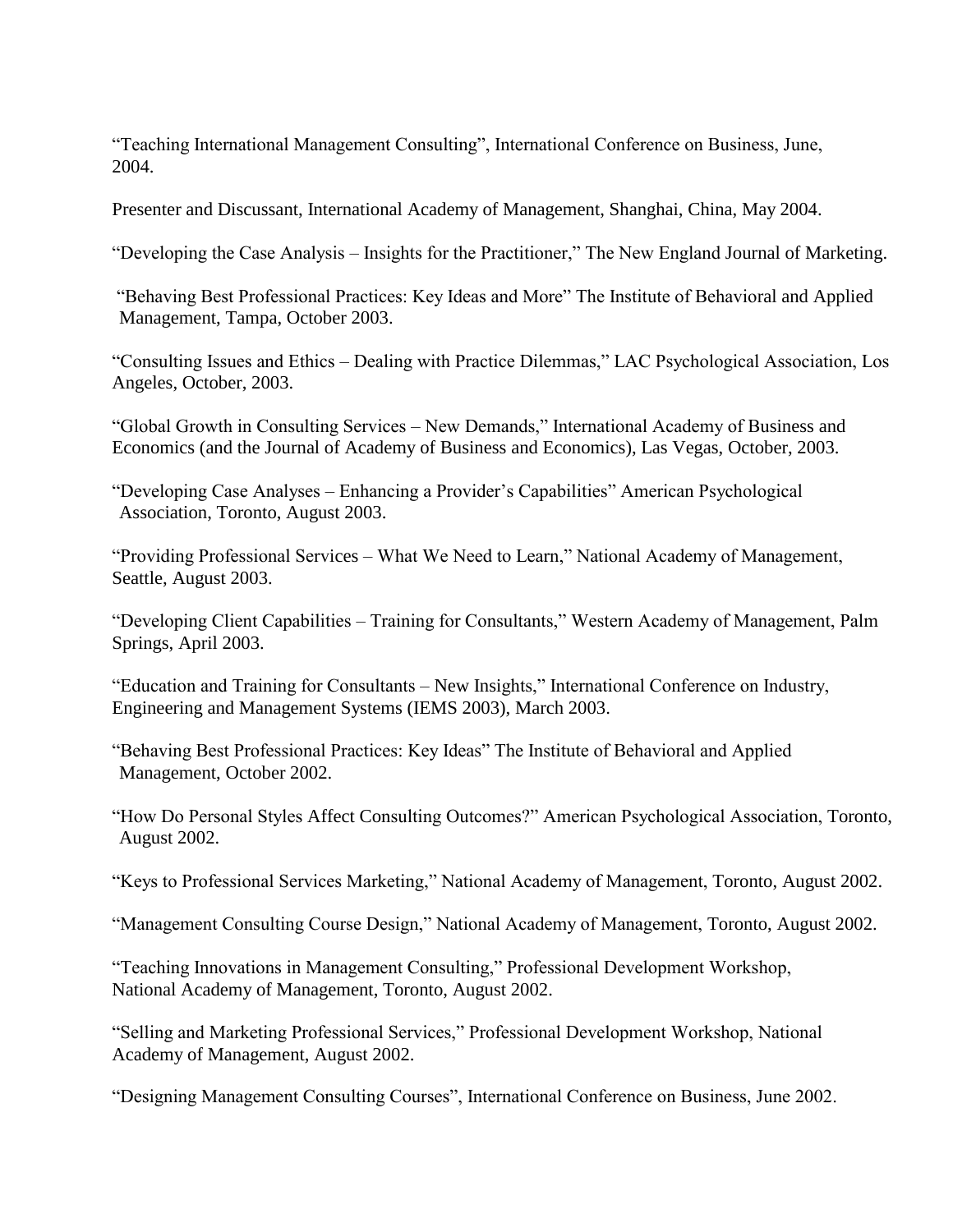"Developing Effective Change Management Behaviors: Issues and Realities" California Psychology Association Meeting, March 2002.

"Educating People About Behavior: Key Topics" The Institute of Behavioral and Applied Management, October 2001.

"Consulting with People: More About Styles" American Psychological Association, August 2001.

"The Key to Consulting Success: Managing Styles" National Academy of Management, August 2001.

"Identifying Effective Management Change Behaviors: Issues and Realities" California Psychology Association Meeting, March 2001.

"Educating People About Behavior: Revisiting Applied Pedagogy" The Institute of Behavioral and Applied Management, October 2000.

"Consulting with People: Issues and Comments" American Psychological Association, August 2000.

"Management Consulting Styles: They Do Predict Successful Performance" National Academy of Management, August 2000.

"Predicting Effective Management Change Behavior" California Psychology Association Meeting, March 2000.

"Simulating Behavior in Organizations: Do Case Studies Work?" Association for Business Simulation and Experiential Learning Conference 2000.

Publications 1990s:

"Teaching About Behavior: Do Applied Pedagogy Work?" The Institute of Behavioral and Applied Management, October 1999.

"People Consulting: What's It All About?" American Psychological Association, August 1999.

"Styles of Effectiveness in Change Management?" California Psychology Association, March 1999.

"Simulating Business Success: Let's Just Do It!" Association for Business Simulation and Experiential Learning Conference, February 1999.

"Recognizing Behavior in Developing Business Strategies," The Institute of Behavioral and Applied Management, October 1998.

"People in the Strategy Equation," American Psychological Association, August 1998.

"How Can Business Employees Contribute to Developing Business Strategy?" California Psychology Association, March 1998.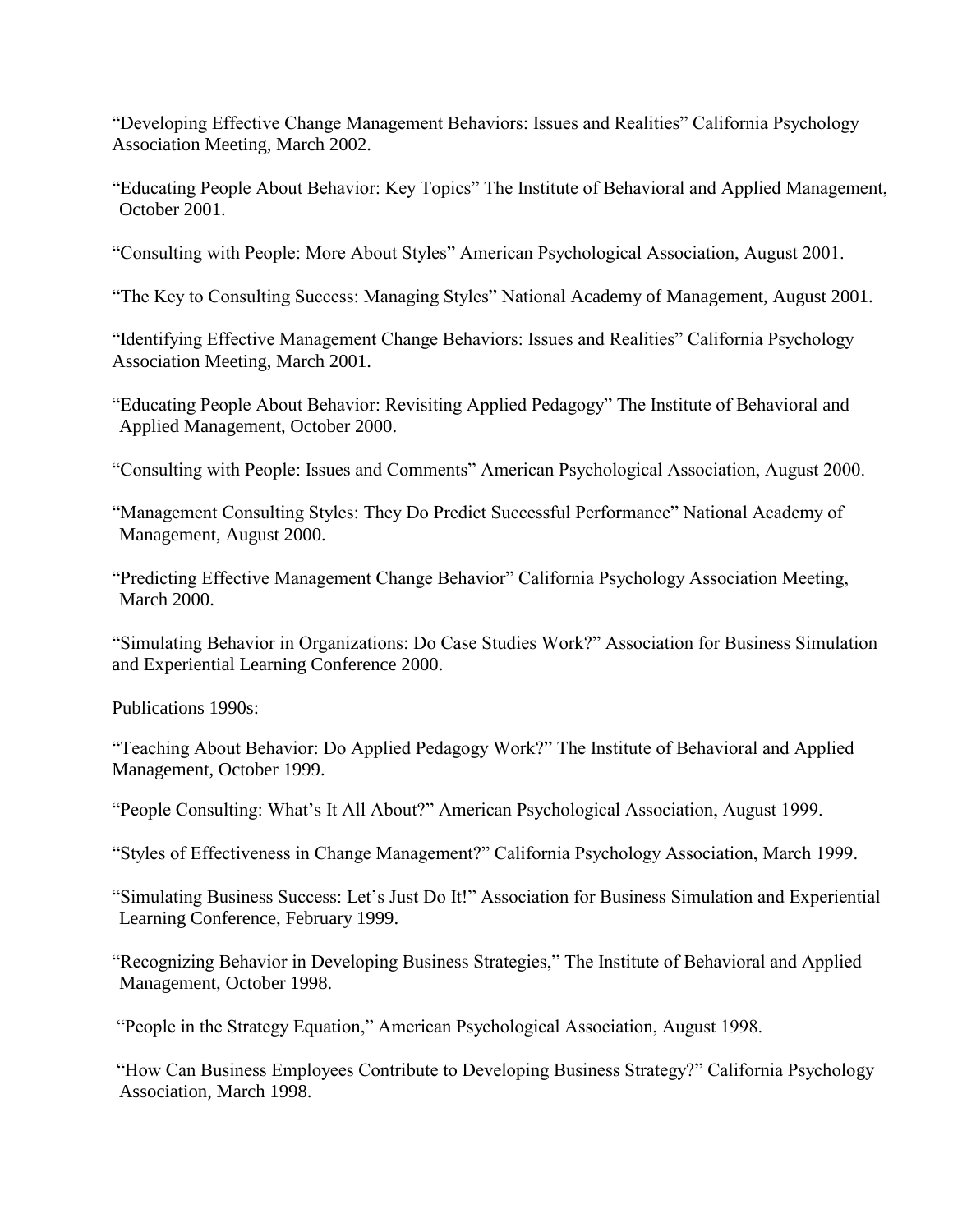"Simulating Business Strategies: How Effective Are We?" Association for Business Simulation and Experiential Learning Conference, Honolulu, Hawaii, January 1998.

"Business Simulations in the Class Room: Do They Reinforce Learning?" The Institute of Behavioral and Applied Management, San Antonio, TX, October 1997.

"Do Business Simulations Really Work?" Association for Business Simulation and Experiential Learning Conference, New Orleans, LA, March 1997.

"Cooperation Competition Tradeoffs: Are They Necessary?" Strategic Management Society, Annual International Conference, Phoenix, AZ, November 1996.

"Gender in Management: a Global Perspective," Institute of Behavioral and Applied Management, National Annual Conference, Portland, ME, October 1996.

"Considerations and Aspects of Globalization," Advances in Management, Third Biennial International Conference, Newton, MA, June 1996.

"Managing Change in Organizations: Taking the Individual into Account," Society for Industrial and Organizational Psychology, 11th Annual Conference, San Diego, CA, April 1996.

"Motivation and Cross-Cultural Differences," California Psychological Association, San Diego, March 1996.

"Shift Work: A Global Trend and Its Effects on Health, Family and Social Well-Being," Association for Applied Psychophysiology and Biofeedback, 27th Annual Meeting, Albuquerque, NM, March 1996.

"The Compromise in Strategic Planning," Strategic Management Society, 15th Annual International Conference, Mexico City, Mexico, October 1995.

"The Individual-Collectivism Dichotomy," The American Management Foundation and the Association on Employment Practices and Principles, Annual National Conference, New Orleans, Louisiana, October 1995.

"Japanese and American Business: An Integration of Two Cultures," Institute of Behavioral and Applied Management, National Annual Conference, Seattle, WA, October 1995.

"American Women as International Managers: A Probable Success Story," American Society for Competitiveness, Dallas, TX, October 1995.

"American Cross-Cultural Management Research: Why It Is Where It Is and Where It Needs to Go," Society for Industrial and Organizational Psychology, Inc., 10th Annual Conference, Orlando, FL, May 1995.

"The Effect of Culture Specific Communication Differences on Process and Outcomes of Crosscultural Business Negotiations," Academy of Management Conference, Cleveland, OH, May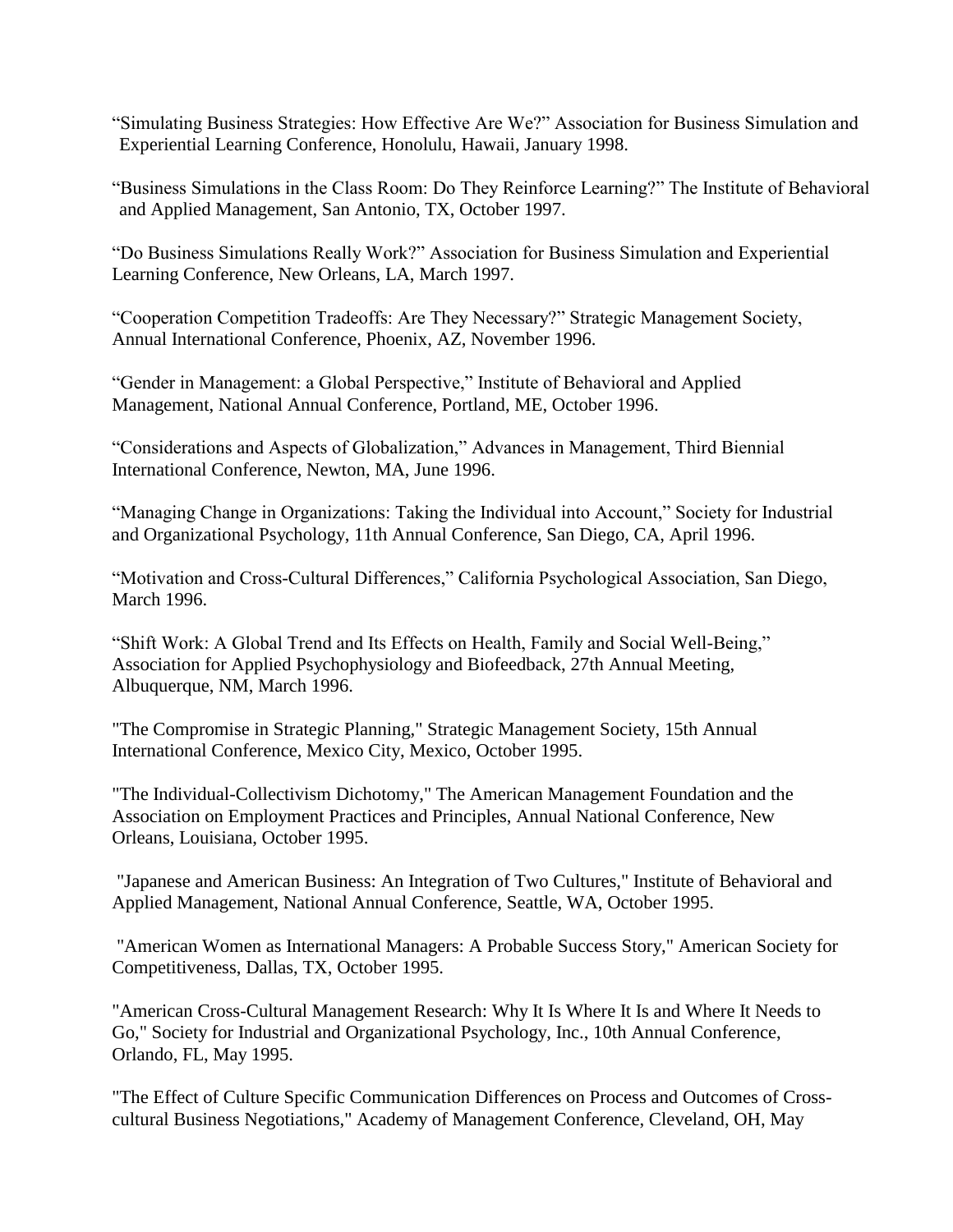1995.

"Do We Really Work Better in Teams?" 23rd International Congress on the Assessment Center Method, Kansas City, MO, May 1995.

"Attracting and Selecting Qualified Applicants from Today's Diverse Applicant Pool," The Human Resource Planning Society, Annual Conference, Orlando, FL, April 1995.

"Survey and Feedback: A Review," Association for Applied Psychophysiology and Biofeedback, 26th Annual Meeting, Cincinnati, OH, March 1995.

"Issues for Testing Hispanics," Conference on Personnel Assessment, Charleston, June 1994.

"Information Processing and Performance Assessment," National Annual Conference, Institute of Behavioral and Applied Management, Arlington, VA, June 1994.

"Assessments Across Multinational Boundaries," International Academy of Business Disciplines, Pittsburgh, April 1994.

"The Role of Cognitive Structures in Career Assessment," Association for Applied Psychophysiology and Biofeedback, Atlanta, March 1994.

"The Relationship Between Employee Perceptions of Management Supportive Behavior and Their Expectations for Positive Transfer Outcomes," Academy of Management, 1993.

"The Evolution of Values in Organization Development," National Organization Development Network, Toronto, October 1992.

"Information Processing Models of the Organization," National American Psychology Association, Washington, D.C., August 1992.

"Cultural and Socio-Economic Factors Which Affect Organizational Behavior: Considerations for the Multinational Manager," paper submitted, National Academy of Management, Las Vegas, August 1992.

"Older Worker Career Development as a Change Process," National American Psychological Association, San Francisco, August 1991.

"Career Anchors and Performance," National Academy of Management, August 1990.

Publications prior to 1990:

"Decision Styles: New Measures of Non-Aptitude Aspects of Cognition," Personnel Testing Council of Southern California.

"Performance Appraisal and Career & Management Development," Organization Development Network, Los Angeles Group.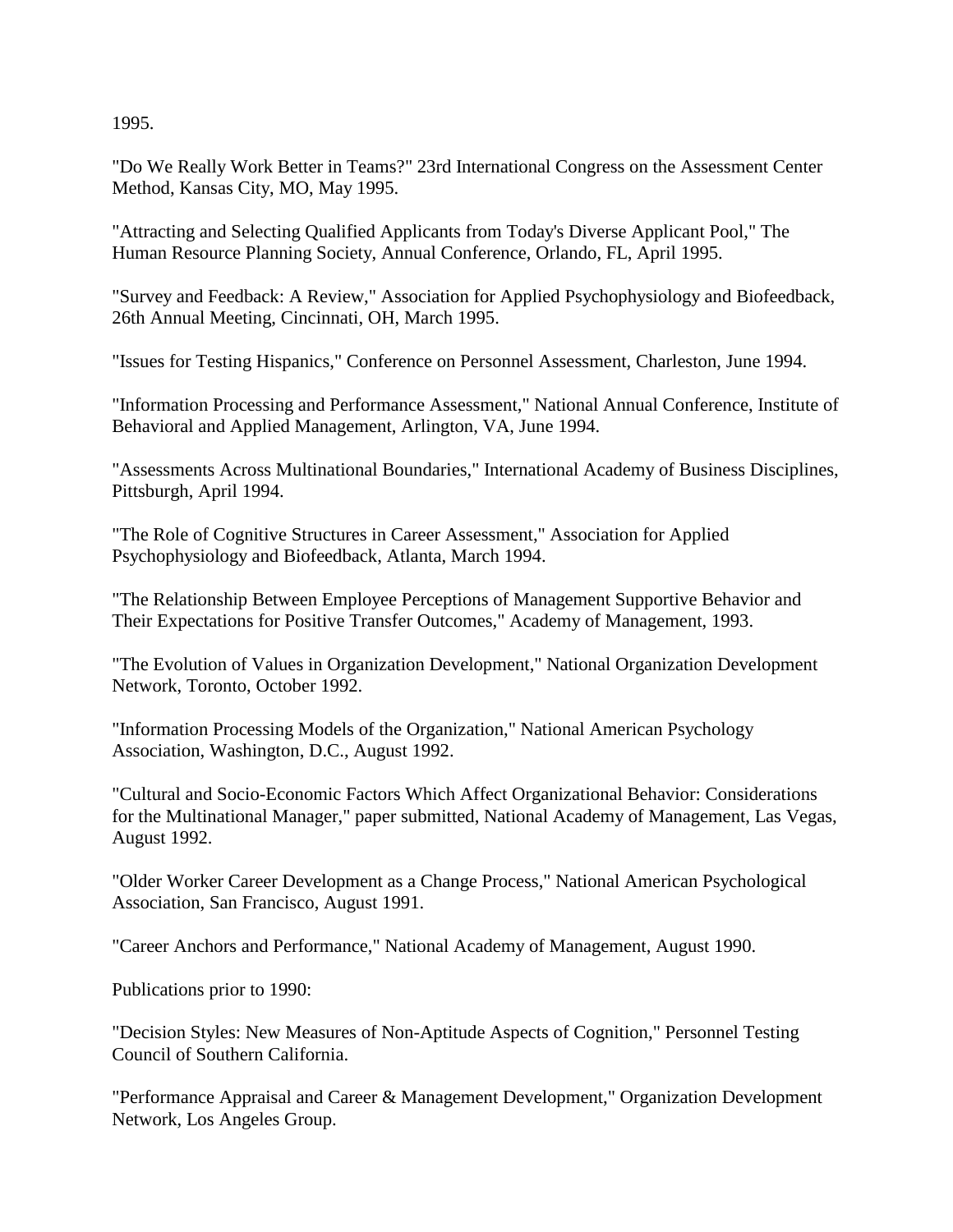"Behavioral Aspects of Corporate Planning," Strategic Management Journal (revision).

"Career Concepts and Decision Styles," National Academy of Management Proceedings. Detroit, MI.

"The Impact of Careers on Organizational Processes," National Academy of Management. Detroit, MI.

"Self Renewal and Career Development" in New Directions in Resource Management. Jay Paap and Edgar H. Schein (Ed). Prentice Hall.

"Career Concepts and Decision Styles: An Empirical Test of Association," National Academy of Management. Atlanta, Georgia.

"The Decision Making Crisis in Career Choice," Center for Human and Organizational Career Studies, Graduate School of Business Administration, University of Southern California.

"Career Choice: A Decision-Making Dilemma," Western American Psychological Association. San Francisco, CA.

"The Teaching of Long-Range Planning in the Business Policy Course: A Pedagogical Insight," Western Academy of Management. Sacramento, CA.

"Normative Implementation Strategies: A Synthesis...," Center for Human and Organizational Career Studies, Graduate School of Business Administration, University of Southern California.

"Notes on the Study of Education and Work," unpublished manuscript, Department of Management, University of Southern California.

"Individual Renewal and Career Development," Western Academy of Management. Sun Valley, ID.

"Strategy Formulation: A Discussion of Theory and Its Application," Research Bureau, School of Business Administration, San Diego State University.

"A Proposed Model of Individual Renewal and Its Relationship to Need for Achievement, Self Concept Discrepancy, Growth Need Strength and Career Development." Graduate School of Business Administration, University of Southern California.

"Career Movement, Avocational Activity and Self-Renewal." Center for Human and Organizational Career Studies, Graduate School of Administration, University of Southern California.

"An Analysis of Recruiting and Assimilation at TRW Systems Group" (with Phillip Plank and Roger Saunders). Graduate School of Management, University of California, Los Angeles.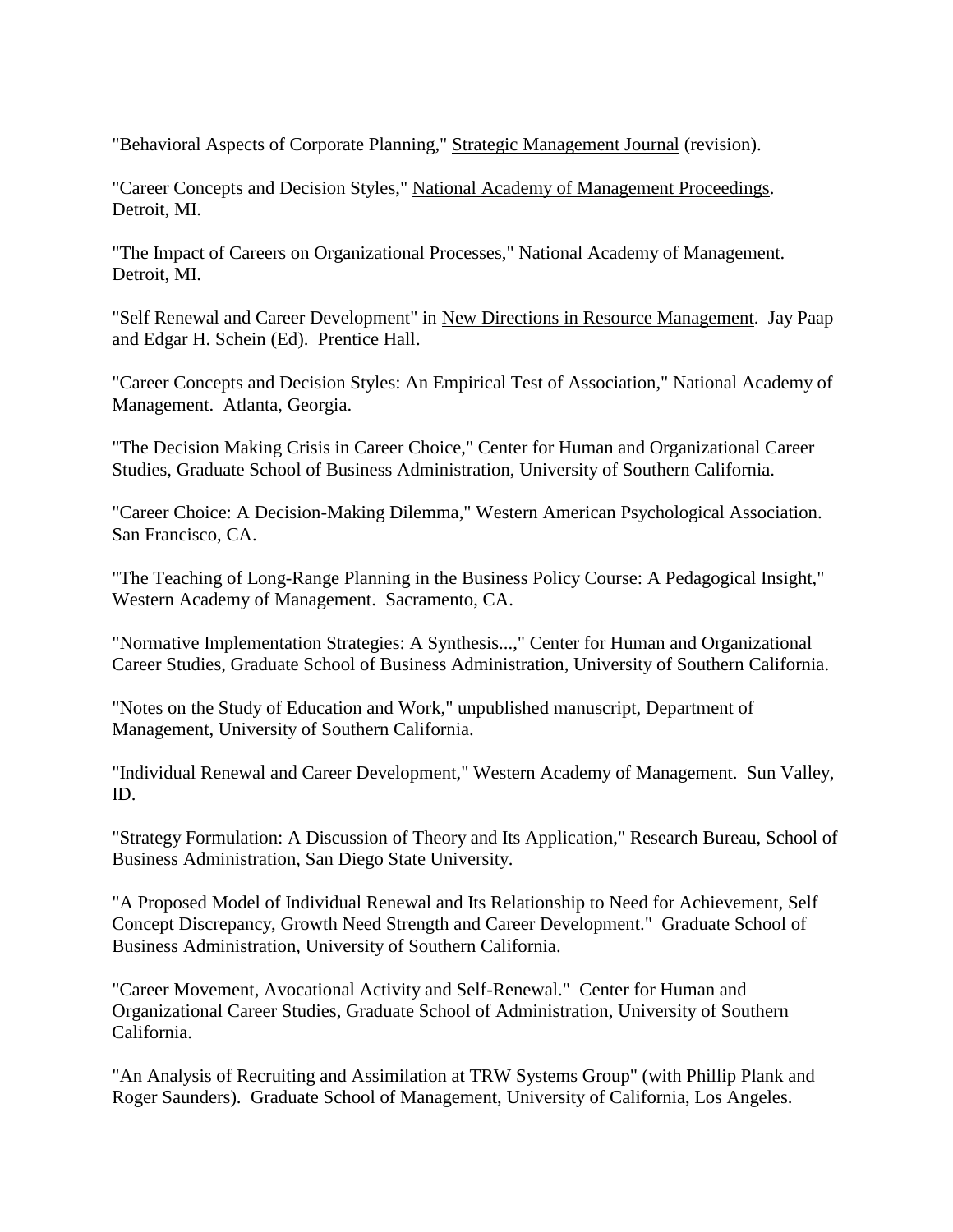*Select industrial based research conducted and written prior to 1990 is proprietary and / or classified and cannot be listed / cited here. Additional industrial based research from pre 1990 is not listed / cited here but can be reviewed.* 

## **WORKSHOP PRESENTATIONS and DISCUSSANT SESSIONS AND PAPERS**

"Design and Teaching of a Management Consulting Course—Discipline Courses Are Not Sufficient," National Academy of Management, San Antonio, August 2011.

"Advancing Contemporary Concepts to Enhance Performance: Integrating Coaching with Organizational-level Diagnoses and Interventions - Revised," National American Psychological Association, Washington DC, August 2011.

"Daring to Care: Using Traditional Concepts to Diagnose and Improve Performance," Academy of Management, Montreal, August 2010.

"Design and Teaching of a Consulting Course - Discipline Courses Are Not Sufficient," National Academy of Management, Montreal, August 2010.

"Applying Transformed Assessments to Diagnose and Improve Performance," National American Psychological Association, San Diego, August, 2010.

"Education for Management Consulting," National Academy of Management, Chicago, August 2009

"Emerging Consulting and Action Research Models: Paradigms, Skills and Applications," National Academy of Management, Anaheim, August 2008.

.

"The Design and Teaching of a Management Consulting Course – Discipline Courses Are Not Sufficient," National Academy of Management, Anaheim, August 2008.

"Who We Are and Why It Matters: Effective Consulting Roles Do Vary," California Psychological Association, Anaheim, April, 2008.

"Using DSM for Organizational Diagnosis: Renewed Application Rationale," National Academy of Management, Philadelphia, August 2007.

"Consulting to Improve Organizational and Leadership Health," National Academy of Management, Atlanta, August 2006.

"Moving Management Consulting International," Selected Presenter and Discussant, Professional Development Workshops, National Academy of Management, August 2005.

"Global Management Consulting – New Lessons Learned", International Conference on Business, June, 2005.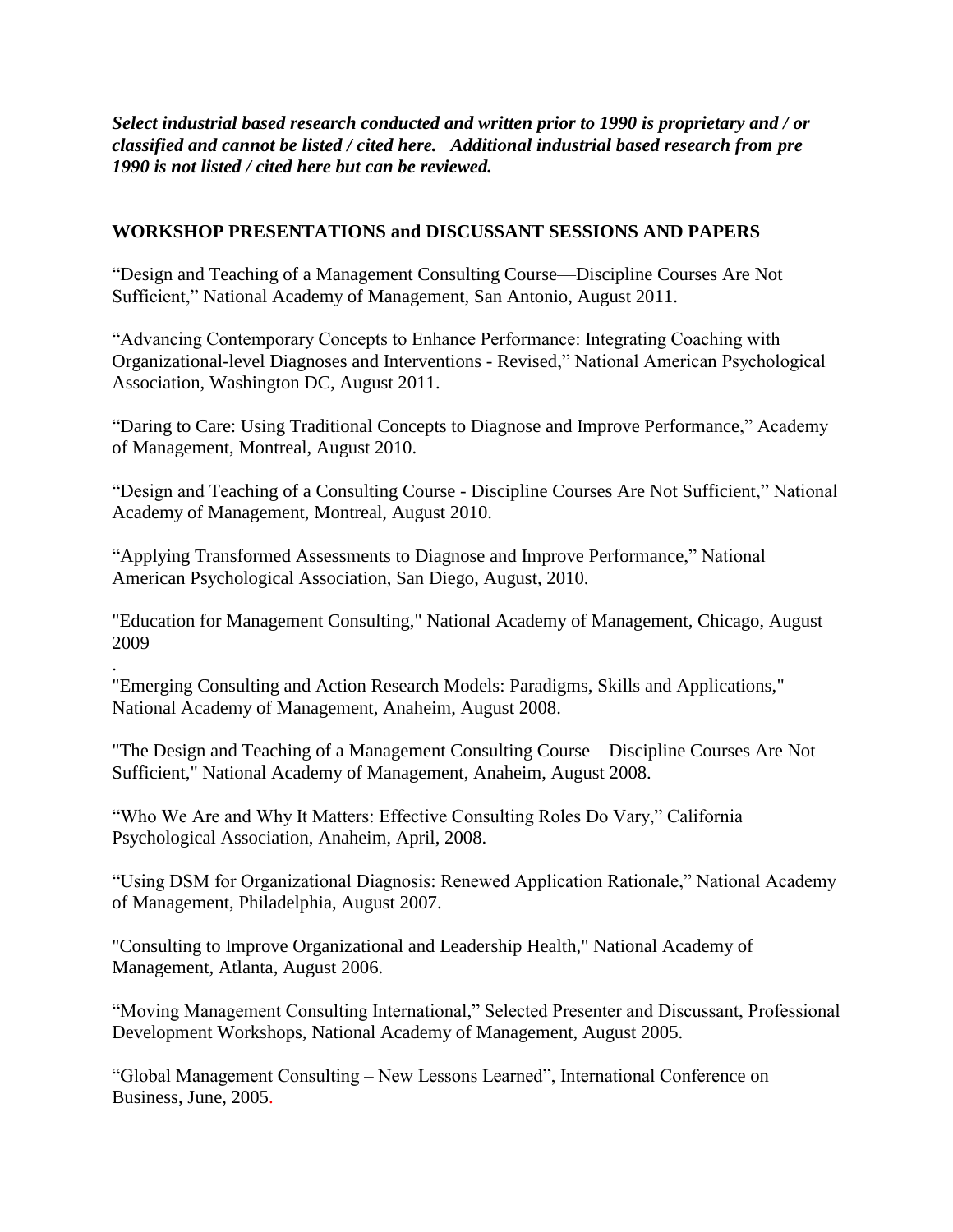Selected Presenter and Discussant, International Western Academy of Management, Shanghai, China, May 2005.

"International Dimensions of Consultancy", AFCEA, November, 2004.

"Teaching International Management Consulting", International Conference on Business, June, 2004.

Presenter and Discussant, International Academy of Management, Shanghai, China, May 2004.

"Client Issues and Ethics – Dealing with Practice Dilemmas," LAC Psychological Association, Los Angeles, October, 2003.

"Teaching Innovations in Management Consulting," Professional Development Workshop, National Academy of Management, August 2002.

"Selling and Marketing Professional Services," Professional Development Workshop, National Academy of Management, August 2002.

"Designing Management Consulting Courses", International Conference on Business, June 2002.

Presenter and Program Panelist, Issues in Management Consulting Workshop, National Academy of Management, August 2000.

Workshop Presentations and Discussant Sessions and Papers 1990s and prior:

Presenter and Discussant, Association for Business Simulation and Experiential Learning, New Orleans, LA, March.

Discussant, International Academy of Business Disciplines, Pittsburgh, PA.

Presenter and Discussant, Association for Applied Psychophysiology and Biofeedback, Atlanta.

Presenter and Discussant, National Organization Development Network, Toronto.

Presenter and Discussant, poster presentations, National American Psychological Association, Washington, D.C.

Presenter and Discussant, Personnel Testing Council of Southern California.

Presenter and Discussant, "Counseling and Career Management," Western Academy of Management, San Diego.

Discussant, "Perception and Diagnosis of Organizational Development Concerns," National Academy of Management. New York.

Discussant, "Psychodynamics of Career Counseling," American Psychological Association.